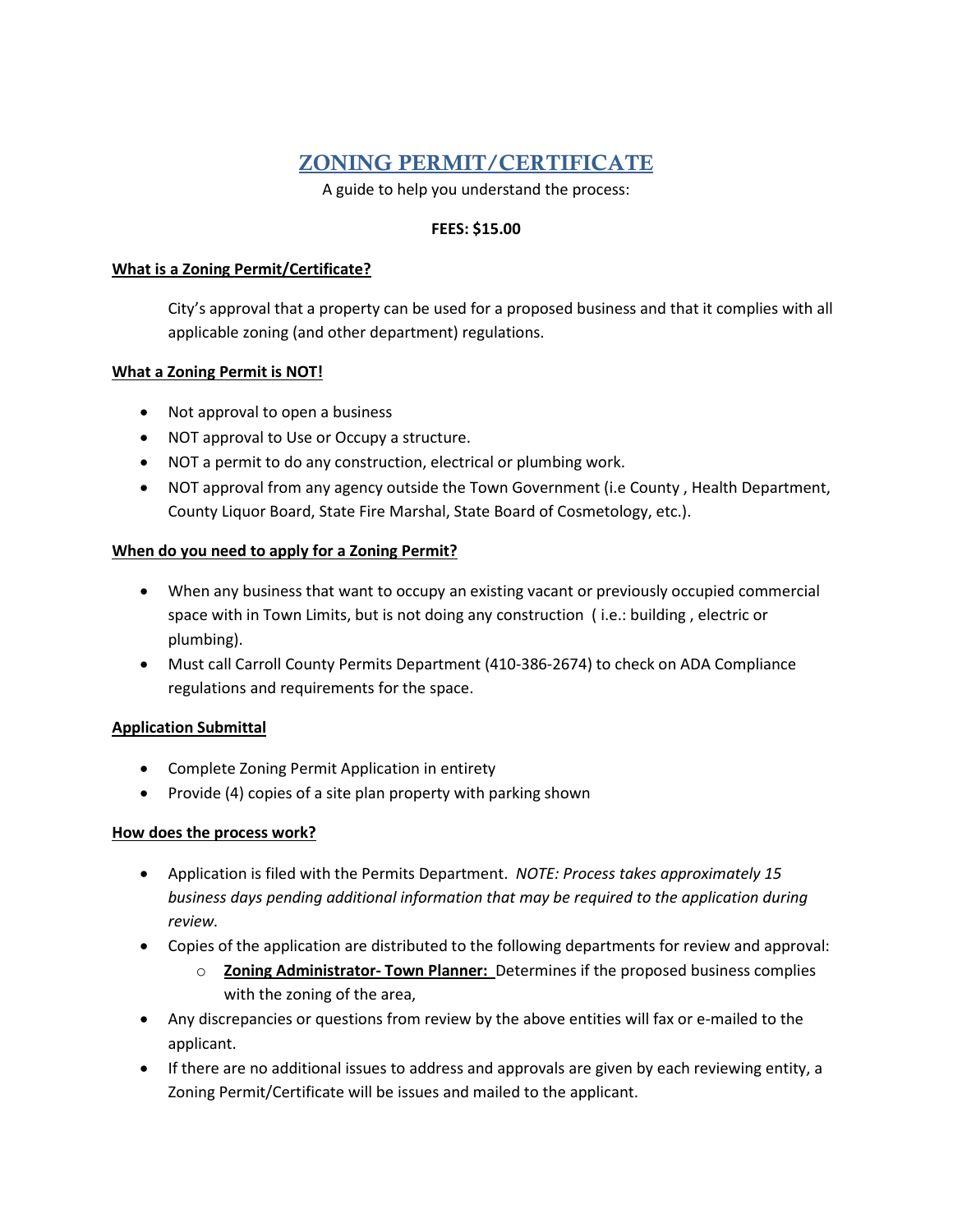We are here to inform and assist you during the process. If any questions or problems arise, please feel free to contact our office and we will do our best to help you.

#### **OFFICE CONTACTS**

Zoning Administrator- John Breeding 301-829-1424

Town Engineer – Barney Quinn 301-829-1424

Permits/Administrator - Debra Clinton 301-829-1424